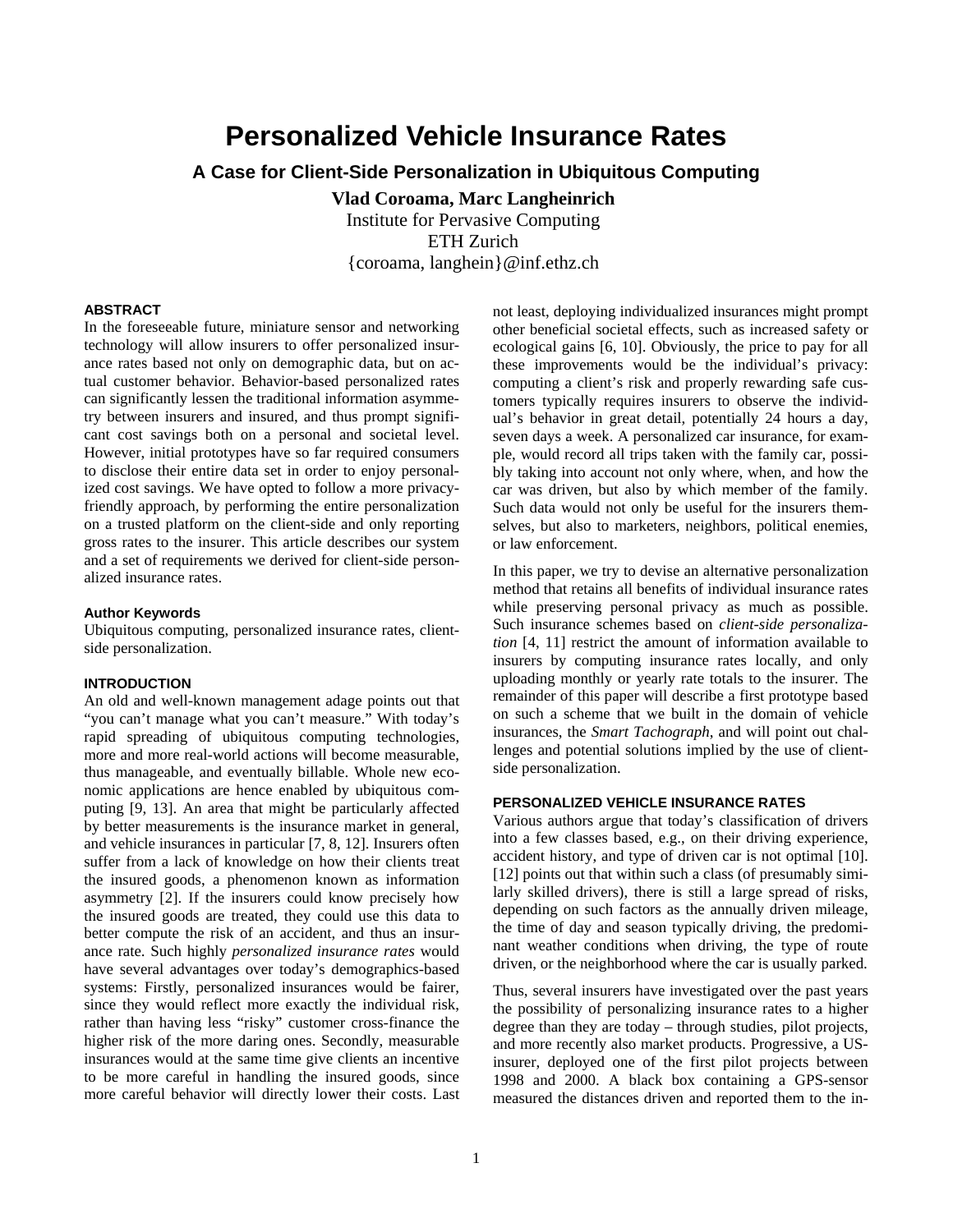surer's server, allowing Progressive to offer a mileage-dependent insurance rate.<sup>[1](#page-1-0)</sup> More recently, Norwich Union, a UK-based insurer, offers a similar unit for what they call "pay-as-you-drive" insurance.<sup>[2](#page-1-1)</sup> While they disclose that they take the time of driving into account, no further information is available. According to Norwich Union, customer privacy is not an issue: "The black box device measures vehicle usage and sends data directly to Norwich Union using similar technology to that used by mobile phones." Progressive also started last year to offer a more sophisti-cated insurance product, called TripSense.<sup>[3](#page-1-2)</sup> TripSense is based on a black box that has to be installed in the car as well, but their webpage is more detailed about what it will record: It "measures your actual driving habits and allows you to earn discounts on your insurance by showing us how much, how fast and what times of day you drive." The driver may analyze the data recorded over several months at her PC at home and decide for herself whether she wants to send the data to the insurance company or not. If the data is not sent, a no-punishment policy is advertised.

While seemingly a win-win situation, Progressive's voluntary trip disclosure still carries strong privacy implications. Although Progressive does not force the customer to send her data, it needs to be fully disclosed in order to profit from the offered savings. Given the popularity of supermarket loyalty cards all around the world, already a miniscule price reduction might prompt a majority of customers to hand out their data.<sup>[4](#page-1-3)</sup>

The more important point, however, is that the responsibility lies with the customer. How can she properly assess the longer-term consequences of such an action? Not only is it hard to imagine the countless situations in which such a comprehensive record might be undesirable, it is also unclear how the disclosure or non-disclosure affects the customers relationship to the insurer itself: What will happen when the contract is up for renewal and the driver has not sent "enough" data to the insurer? Or what if the data was sent, but the sophisticated data mining algorithms of the insurer detected a sublime risk pattern in the otherwise safe driving style that will lead to significantly increased rates? And of course: Who else will gain access to the data, and will "my" data be used against me? Progressive states that: "We may retain the information that you send to us indefinitely" and further "If you are in an accident, you may have a legal obligation to preserve the information on the Trip-Sensor. This information may be sought by opposing parties in a civil lawsuit or by police when investigating the cause of an accident. We may be legally obligated to pro-

|<br>|<br>|  $\frac{1}{1}$  See www.epa.gov/projectxl/progressive/index.htm. vide such information in response to a subpoena or as otherwise required by law."

## **THE SMART TACHOGRAPH**

In the "Smart Tachograph" project [\[7\]](#page-3-2) we tried to provide evidence that highly personalized insurance rates are also feasible without such a significant loss of privacy and control. The Smart Tachograph is a generic platform that allows the precise and individual measurement of trafficrelated costs (including the costs of individual insurance risks) and charging these costs to their originators. The system, like those previously described, consists of a sensor box that is installed in the car. In contrast to the other presented projects though, the acquired telemetric data is not sent to the insurer directly. Instead, the box locally computes the current insurance rate (which in our prototype depends on the distance driven, the current weather and traffic conditions, as well as the individual driving style) and periodically sends a gross total (e.g., once a day, or once a month) to the insurer.

The system provides a generic platform to gather and analyze sensory input (or more specifically: telemetry data). Upon system start, the vehicle owner may choose between different insurance offers that the Smart Tachograph automatically acquired through a publish/subscribe mechanism from various insurers. After the driver has chosen a specific insurance contract, a piece of software (a Java class) is downloaded from the insurer to the vehicle's computer that implements the chosen contract. Contract software must adhere to a specific API in order to pick up data from the vehicle's sensors. It can then calculate the corresponding insurance rate for a given period of time and send the total amount at the end of that period to the insurer.

By sending insurers only a gross total at the end of a billing period, no inferences on the individual driving style of the insured drivers can be drawn. Even if a driver ends up with a high rate at the end of a period, this sum may be result of a risky driving style, but could also be caused by a very cautious, but heavy-mileage driver. Moreover, since the data is cached only client-side, the driver retains control over her data, which reduces the possibility that data gained by the sensors will be used against her.<sup>[5](#page-1-4)</sup>

## **SYSTEM CHALLENGES**

A billing system based on client-side personalization poses a range of new challenges. They all ultimately require the system to be designed in such a way that neither party may tamper with the system (or at least that such an attempt will be noticed). Customers need to be assured that the

<span id="page-1-4"></span><span id="page-1-1"></span><span id="page-1-0"></span> $2$  See www.norwichunion.com/pay-as-you-drive/.

<span id="page-1-2"></span><sup>3</sup> See https://tripsense.progressive.com/home.aspx.

<span id="page-1-3"></span><sup>&</sup>lt;sup>4</sup> Loyalty cards typically offer less than 0.5% in savings.

<sup>&</sup>lt;sup>5</sup> Of course, this does not preclude court-orders that might force her to turn such data over to law enforcement – in such cases, only an officially sanctioned deletion strategy, e.g., after several months, might limit the amount of data that could be disclosed.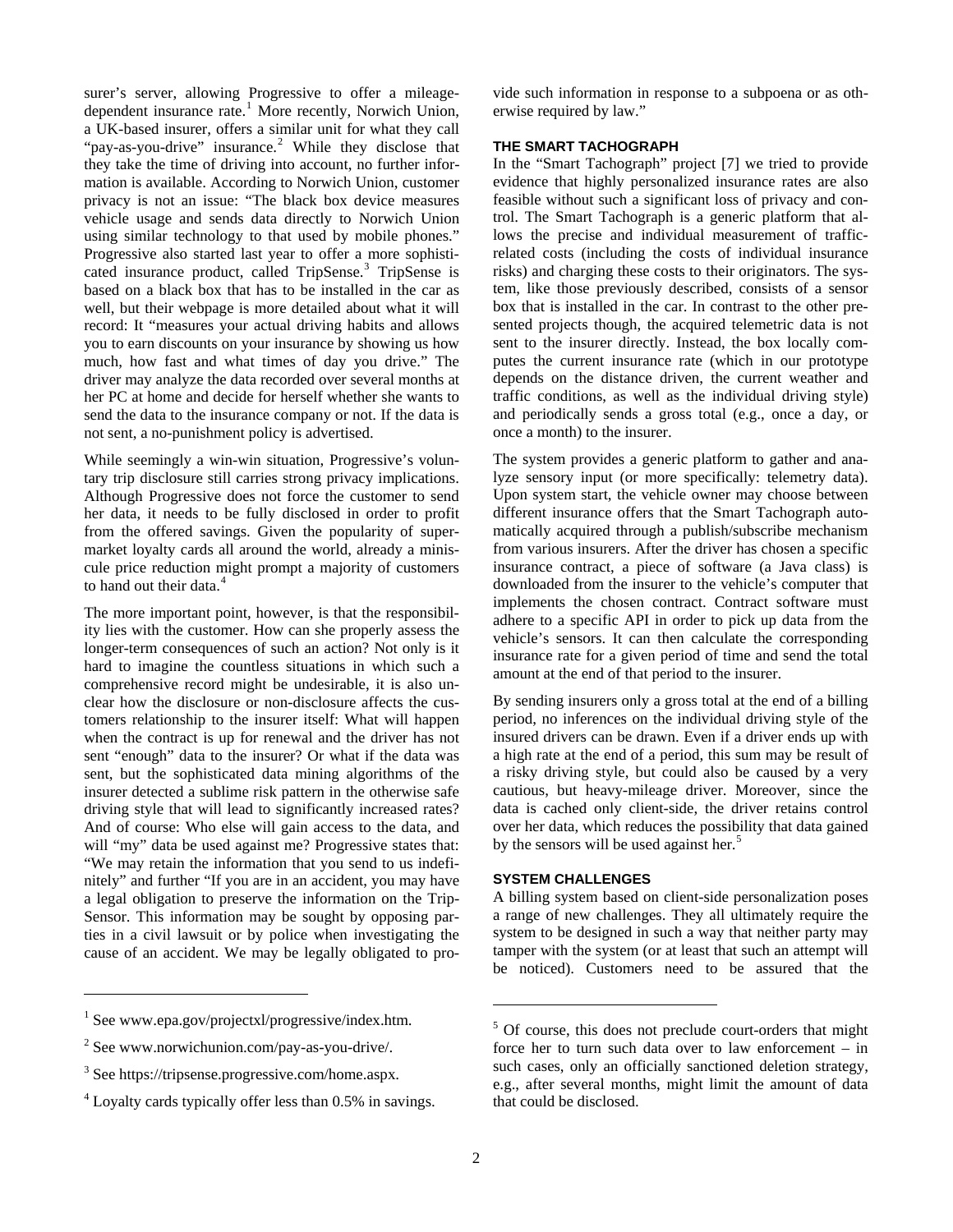downloadable code bills them according to the agreed-upon contract, while insurers must be satisfied that the system will not allow customers to submit false (i.e., lower) rate totals.

#### **Insurer Safety**

Drivers have several options for attacking the system. An obvious one would be to modify the software class *S* received from the insurer into a new software piece *S',* which then sends an insurance rate *R'* lower than the original rate *R* that would have been sent by *S*. The system thus needs a mechanism for *tamper-proof software distribution*, which in turn is one of the core functionalities of the Trusted Computing Platform (TCP).<sup>[6](#page-2-0)</sup> Originating from early work on secure bootstrapping [[3\]](#page-3-11), TCP-based systems will allow software distributors to securely deploy software programs by using special hardware chips to secure a machine's initial state, memory, and computation, as well as having specific software modules in both the operating system and the application software. While the deployment of trusted computing is highly controversial in the area of consumer devices (e.g., personal computers, media players) [\[14](#page-3-12)], such an infrastructure can play an important part in safety-critical systems, where there is less of a threat for curtailing individual rights such as fair use. For our purposes, the implementation of a TCP inside the black box will effectively ensure the correct deployment of the insurer's billing code.

Given a correctly functioning software *S*, however, the vehicle's owner may alternatively try a man-in-the-middle attack by intercepting the message *C* from *S* to the insurer and replacing it with another message *C'*. To counter this, we require a black-box-specific secret key  $s_c$ , which then allows us to digitally sign all messages sent by *S*. Such a key might either be part of the TCP on the black box, or a customer-specific key given out by the insurer (e.g., as part of the software distribution step). Given the sealed storage property of TCP, this key is not known accessible from outside our black box, thus making it impossible for the vehicle owner to replace the message *C*. By including a timestamp or serial number with each message *C* we can also prevent replay attacks (i.e., replacing a message *Ch* reporting a high rate with an older message  $C_l$  that reports a lower rate).

Last not least, a driver could try to tamper directly with the vehicle's sensors, e.g., inserting a device that would cap the reported speeds to always stay below a certain (safe) limit, or simply covering up the rain sensor, so that it never reports rainfall (as driving under rainy conditions would make the insurance more expensive). Note that this is not an attack specific to the client-side personalization paradigm; it would be equally effective in systems such as Progressive's TripSense. However, by employing data mining algorithms, similar to those used by credit card companies to empiri-

 $\overline{\phantom{a}}$ 

cally discover a high probability fraud, insurers might be able to discover such tampering based on extensive analysis of valid driving records. For example, a security system on the insurer's side could issue an alarm if a certain change speed would be accompanied by certain non-standard acceleration changes, or if the reported telemetric data does not follow the path of the car's current position.

To counter a sensor tampering attack, we see a number of possibilities. The most obvious and probably least realistic would be to include such detection heuristics into either the operating system of the black box, or alternatively into each insurer's billing software. Unless such detection methods could be boiled down to some simple algorithms, the limited computing and storage facilities of the box might render this infeasible. A second, less powerful alternative would be to have the box periodically send position-neutral telemetric data to the insurer, in order to at least crossverify the various sensors for acceleration, speed, temperature, and road type. The rogue customer taping over the car's rain sensor might thus get caught as the reported dryness would not match the also-measured humidity levels or the traction feedback from the wheels. More promising might be the approach of using data perturbation techniques from the field of statistical databases [[1\]](#page-3-13) to randomize the driving record before sending it off to the insurer, thus allowing for a statistical validation of the telemetric data without disclosing individual trips. One might further envision building equally tamper-proof sensors that would communicate with the black box using encrypted and authenticated channels, though it might still be several years before this would be cheap enough. An even simpler solution may be to include as many sensors as possible into the tamper-proof black box hardware, although this approach may not work for some of the sensors (e.g., the rain sensor).

#### **Customer Safety**

Equally imperative for the acceptance of such a system will be the customer's ability to verify the correct functioning of the billing mechanism, i.e., that the daily or monthly charges correspond to the agreed-upon insurance contract.

Rogue insurers might be tempted to simply charge a sum *C'* different (i.e., higher) from the 'true' sum *C* reported by the car's box. To this extend, customers might want to verify not only the values that the unit is reporting back to the insurer, but also keep a local log of these sums in order to verify the totals billed. In order to allow verification of the encrypted total *C*, our previously stipulated secret key  $s_c$ must be part of a *public key cryptography* system. This enables a customer to decrypt this value using the corresponding public key  $p_c$  (which would be made available together with the installed black box or the downloaded billing module). Equally important would be to have the billing software also available in unencrypted form in order to allow customers to locally verify the computed values.

Note that while market pressures might prompt most insurers not to cheat in such a blunt way, the ability to quickly

<span id="page-2-0"></span><sup>&</sup>lt;sup>6</sup> See https://www.trustedcomputinggroup.org/home